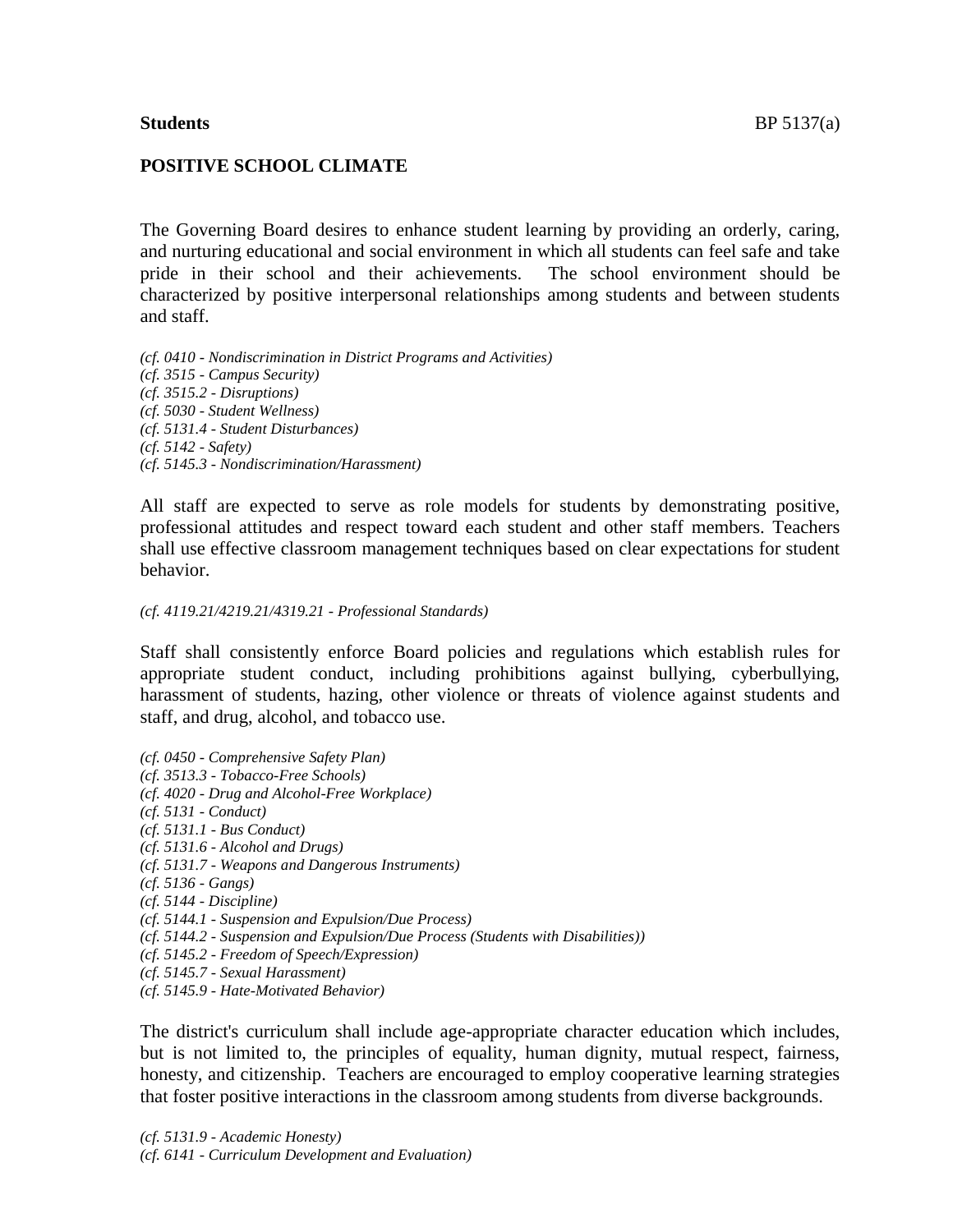## **POSITIVE SCHOOL CLIMATE** (continued)

*(cf. 6142.94 - History/Social Science Instruction) (cf. 6142.3 - Civic Education) (cf. 6142.4 - Service Learning/Community Service Classes) (cf. 6161.1 - Selection and Evaluation of Instructional Materials)*

The Superintendent or designee may develop other strategies to enhance students' feelings of connectedness with the schools, such as campus beautification projects, graffiti removal, development of extracurricular activities and after-school programs, pairing of adult mentors with individual students, recognition of student achievement, and encouragement of strong family and community involvement in the schools.

*(cf. 1240 - Volunteer Assistance) (cf. 5126 - Awards for Achievement) (cf. 5131.5 - Vandalism and Graffiti) (cf. 5148.2 - Before/After School Programs) (cf. 6020 - Parent Involvement) (cf. 6145 - Extracurricular and Cocurricular Activities) (cf. 6145.5 - Student Organizations and Equal Access)*

Students shall have opportunities to voice their concerns about school policies and practices and to share responsibility for solving problems that affect their school.

The schools shall promote nonviolent conflict resolution techniques in order to encourage attitudes and behaviors that foster harmonious relations. As part of this effort, students shall be taught the skills necessary to reduce violence, including communication skills, anger management, bias reduction, and mediation skills.

*(cf. 5138 - Conflict Resolution/Peer Mediation) (cf. 6164.2 - Guidance/Counseling Services)*

Staff shall receive professional development designed to improve classroom management, conflict resolution techniques, and communications with students and parents/guardians including persons of diverse backgrounds.

*(cf. 4131 - Staff Development) (cf. 4231 - Staff Development) (cf. 4331 - Staff Development)*

*Legal Reference: (see next page)*